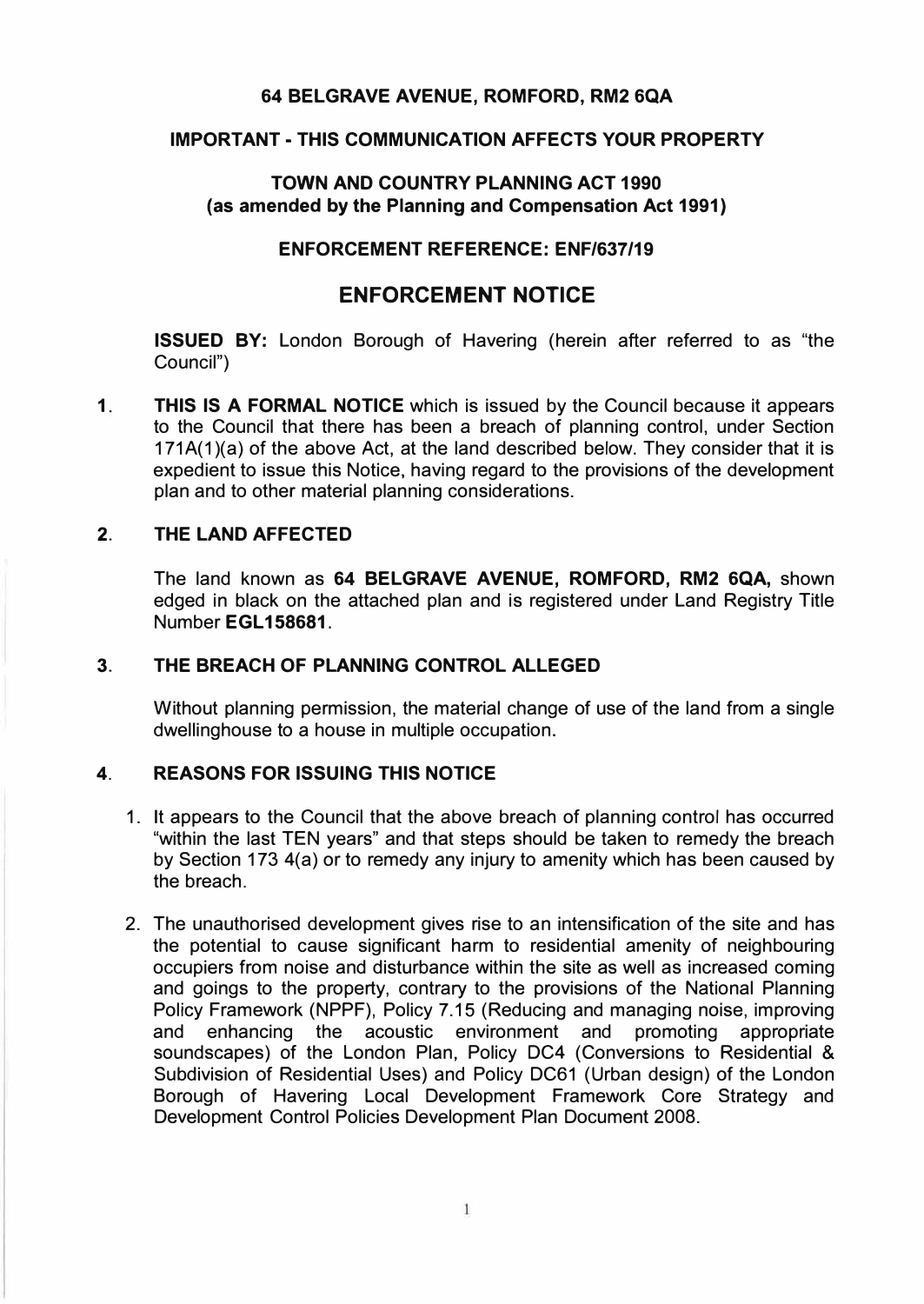- 3. The unauthorised development results in the loss of a family dwelling and is considered overdevelopment of the site, resulting in overcrowded and cramped living conditions for current and future occupiers, contrary to the National Planning Policy Framework (NPPF), Policy 3.8 (Housing choice) and Policy 7.1 (Lifetime Neighbourhood and communities) of the London Plan, Policy DC4 (Conversions to Residential & Subdivision of Residential Uses) and Policy DC61 (Urban Design) of the London Borough of Havering Local Development Framework Core Strategy and Development Control Policies Development Plan Document 2008, and Policy 8 of the emerging Havering Local Plan 2016-2031 and is considered contrary to established guidance contained within the HMO East London Guidance 2009.
- 4. The Council does not consider that planning permission should be granted because planning conditions attached to any consent would not overcome these problems.

#### **5. WHAT YOU ARE REQUIRED TO DO**

(i) Cease using the property as a house in multiple occupation.

#### **6. TIME FOR COMPLIANCE**

**THREE MONTHS** after the date when this Notice takes effect.

#### **7. WHEN THIS NOTICE TAKES EFFECT**

This Notice takes effect on 19<sup>th</sup> MARCH 2021, unless an appeal is made against it beforehand

Dated: 12<sup>th</sup> February 2021

Signed: Parid Colina

DAVID COLWILL Authorised Officer on behalf of London Borough of Havering, Mercury House, Mercury Gardens, Romford, RM1 3SL

Nominated Officer to contact regarding this Notice: Phillip Jones Telephone Number: 01708 431439 Email: Phillip.jones@havering.gov.uk

#### **THE RIGHT TO APPEAL**

Those with a legal or equitable interest in the land or who is a relevant occupier can appeal against this Enforcement Notice to the Planning Inspectorate acting on behalf of **19th** the Secretary of State before **MARCH 2021.** Further details are given in the attached explanatory note.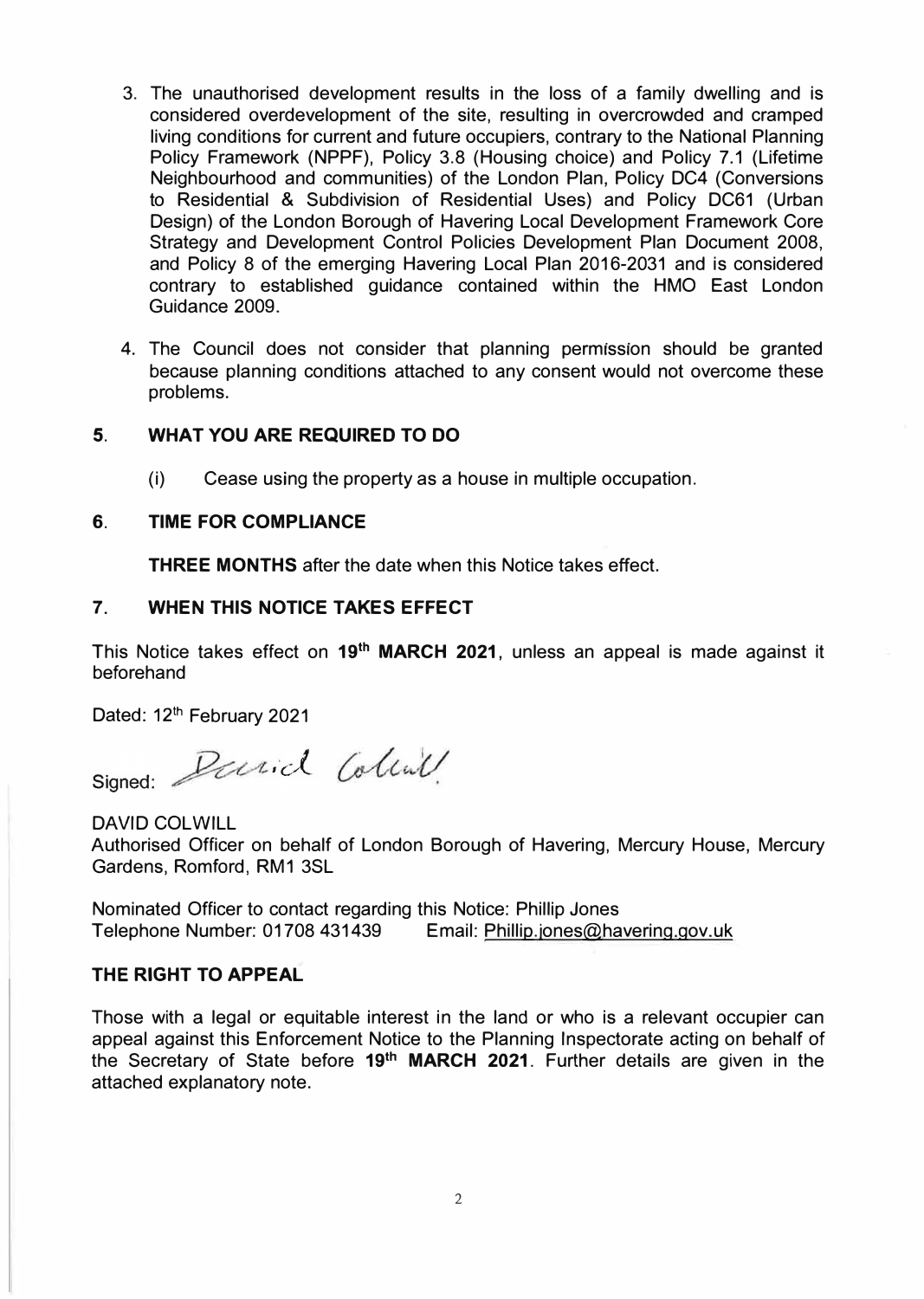#### **WHAT HAPPENS IF AN APPEAL IS NOT RECEIVED**

If an appeal is not received against this Enforcement Notice, it will take effect on **19th MARCH 2021** and you must then ensure that the required steps for complying with it, for which you may be held responsible, are taken within the period specified in the Notice.

#### **FAILURE TO COMPLY WITH AN ENFORCEMENT NOTICE WHICH HAS TAKEN EFFECT CAN RESULT IN PROSECUTION AND/OR REMEDIAL ACTION BY THE COUNCIL.**

#### **EXPLANATORY NOTES**

#### **STATUTORY PROVISIONS**

A summary of Sections 171A, 1718 and 172 to 177 of the Town and Country Planning Act 1990 (as amended) can be viewed online at <https://www.legislation.gov.uk>

#### **THE RIGHT TO APPEAL**

Any appeal must be in writing and received, or posted (with the postage paid and properly addressed) in time to be received in the ordinary course of the post, by the Planning Inspectorate before **19th MARCH 2021.** 

If an appeal against this Notice is intended, the instructions given on the information sheet from the Planning Inspectorate which accompanies this Notice should be followed.

#### **GROUNDS OF APPEAL**

The grounds of appeal are set out in Section 174 of the Town and Country Planning Act 1990 (as amended) you may appeal on one or more of the following grounds:

- (a) that, in respect of any breach of planning control which may be constituted by the matters stated in the Notice, planning permission ought to be granted, as the case may be, the condition or limitation concerned ought to be discharged;
- (b) that those matters have not occurred;
- (c) that those matters (if they occurred) do not constitute a breach of planning control;
- (d) that, at the date when the notice was issued, no enforcement action could be taken in respect of any breach of planning control which may be constituted by those matters;
- (e) that copies of the Enforcement Notice were not served as required by section 172;
- (f) that steps required by the notice to be taken, or the activities required by the notice to cease, exceed what is necessary to remedy any breach of planning control which may be constituted by those matters or, as the case may be, to remedy any injury to amenity which has been caused by any such breach;
- (g) that any period specified in the notice in accordance with section 173(9) falls short of what should reasonably be allowed.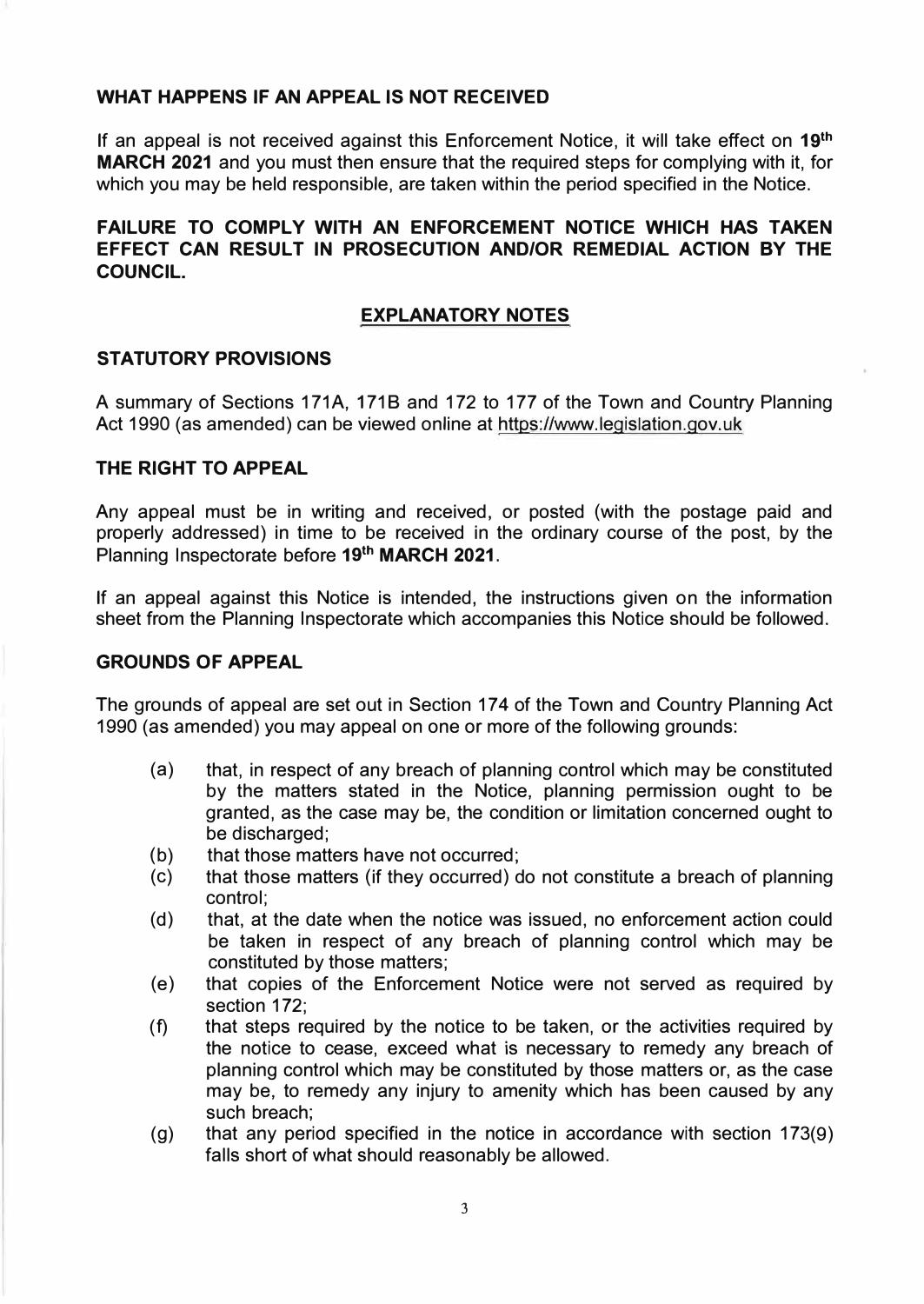Not all these grounds may be relevant to you.

#### **PLANNING APPLICATION FEE**

Should you wish to appeal on ground (a) - that planning permission should be granted for the unauthorised development or use, then a fee of **£924** is payable to the Council when the appeal is lodged. If this fee is not paid, the planning merits of the appeal will not be considered by the Planning Inspector.

#### **STATEMENT ON GROUNDS OF APPEAL**

The grounds of appeal must be submitted to the Planning Inspectorate, either when giving notice of the appeal or within 14 days from the date on which the Planning Inspectorate sends you a notice so requiring, a statement in writing specifying the grounds on which the appeal against the Enforcement Notice is being made and stating briefly the facts on which you propose to rely, in support of each of those grounds.

#### **RECIPIENTS OF THE ENFORCEMENT NOTICE**

The names and addresses of all the persons on whom the Enforcement Notice has been served are:

- 1. The Owner(s), 64 Belgrave Avenue, Romford, RM2 6QA.
- 2. The Occupier(s), 64 Belgrave Avenue, Romford, RM2 6QA.
- 3. Namasivayam Easwarathevan, 64 Belgrave Avenue, Romford, RM2 6QA.
- 4. Rajasulosina Easwarathevan, 64 Belgrave Avenue, Romford, RM2 6QA.
- 5. Nationwide Building Society, Nationwide House, Pipers Way, Swindon, SN38 **1NW.**
- 6. Namasivayam Easwarathevan, 2 St Peters Close, llford, IG2 7QL.
- 7. Rajasulosina Easwarathevan, 2 St Peters Close, llford, IG2 7QL.

For information only

8. UK Home Office, Direct Communications Unit, 2 Marsham Street, London, SW1P 4DF.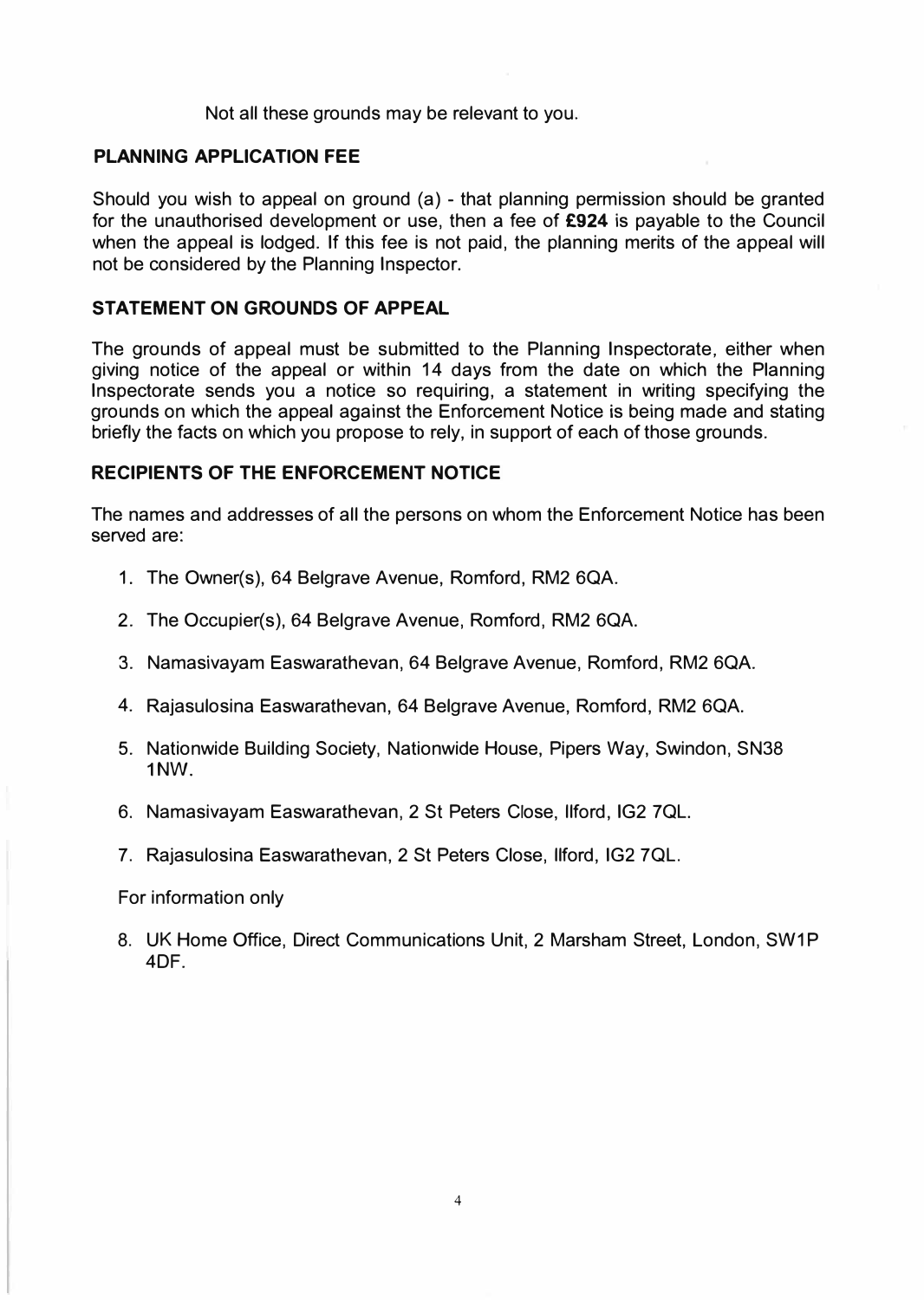